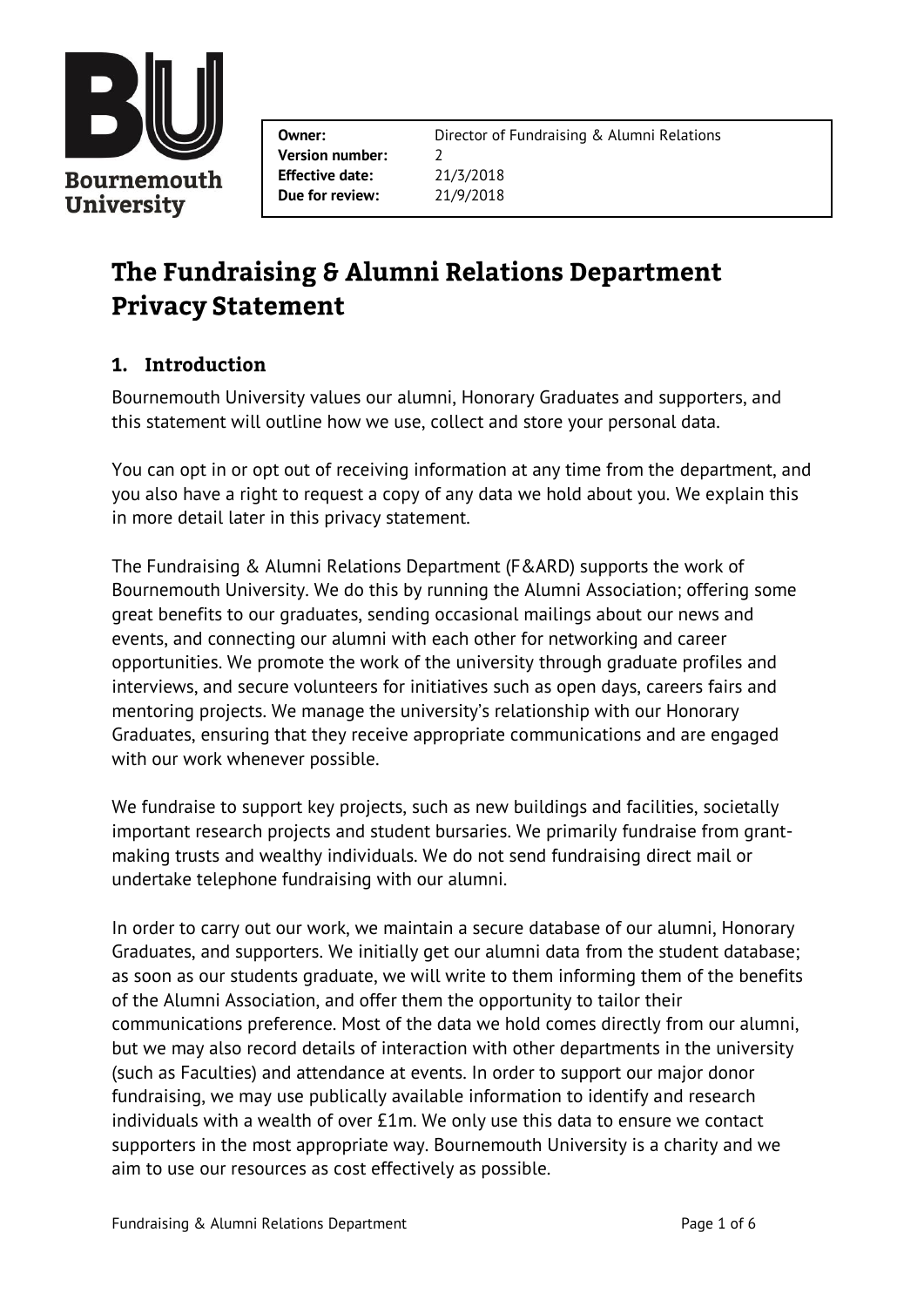For more information on the university's data protection policy, the Alumni Association, or our fundraising, please see the links at the end of this privacy statement.

# 2. Our responsibilities and your rights

We undertake to keep your data securely, and to only use your data in accordance with the Data Protection Act 1998 ("DPA") and, from May 2018, the General Data Protection Regulation ("GDPR").

Under the DPA your rights include the following:

- to obtain access to, and copies of, the personal data that we hold about you
- to require that we cease processing your personal data if the processing is causing you damage or distress
- to require us not to send you marketing communications

Once the GDPR comes into force, you will also have the following additional rights:

- to require us to correct the personal data we hold about you if it is incorrect
- to require us to erase your personal data\*
- where consent is required, to withdraw your consent to any further processing of your personal data
- to receive from us the personal data we hold about you which you have provided to us, in a reasonable format specified by you, including for the purpose of you transmitting that personal data to another data controller
- to object on grounds relating to your particular situation to any of our particular processing activities, where you feel this has a disproportionate impact on your rights

*\* If you ask for your data to be erased, we will continue to maintain a skeletal set of personal data to ensure that we do not contact you inadvertently in the future, and to maintain your academic record for archive purposes.*

Please note that the above rights are not absolute, and we may be entitled to refuse requests where exceptions apply.

# 3. The data we hold

The department holds records of our alumni, Honorary Graduates and supporters. Some of the information we hold is in the public domain (published in the graduation brochures for instance, or in the Sunday Times Rich List); full details of all sources are available if requested. The majority of information we hold is obtained from the university's student database or supplied directly to us by our alumni and supporters; information which could be considered especially sensitive (such as disability, dietary restrictions, religious or political views) is only kept if you provide this information and give us your explicit permission to store that data. It will only be used for its original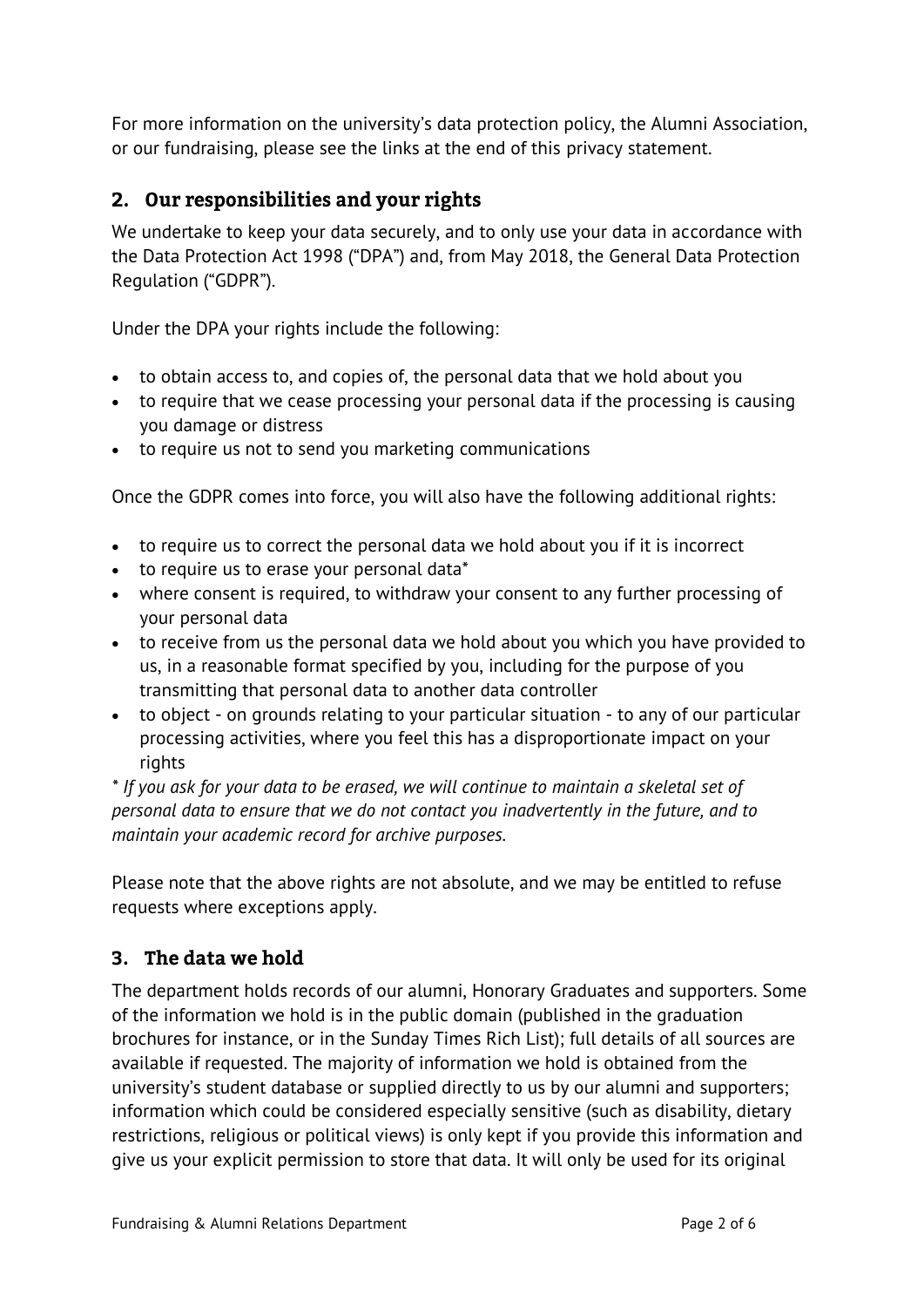purpose, i.e. to ensure your dietary needs or access requirements are met at an event. It will never be used for marketing or data segmentation.

The data that we hold can include:

- name, title, date of birth and gender
- contact details including postal address, email, phone numbers and links to social media accounts
- a summary of your academic record, including graduation date and subject studied
- your occupation and professional activities
- your recreations and interests
- family and spouse / partner details, and your relationship to other alumni, current or prospective students, staff and supporters
- records of donations and Gift Aid (we do not keep bank or credit card details)
- records of communications from us to you, and vice-versa
- information about millionaires that might be interested in supporting our work this may also include information about relevant people of societal influence, and trustees of grant-making trusts
- media articles that provide information about your background and achievements
- information on your engagement with BU, including attendance at events, volunteering, responses to surveys or focus groups, records of meetings, engagement with e-communications (e.g. e-newsletters)
- details of your donations to other organisations, but only where publically available (e.g. where stated by you in press interviews)

#### 4. How we use your data

We aim to meet the communications preferences of all our circa 80,000 alumni, Honorary Graduates and supporters whenever possible. There may be times we when cannot meet your request; we cannot email you every day, for instance! You can personalise your communications preferences by getting in touch with us - our contact details are listed at the end of this document. The data is held securely in the department, and used for a range of alumni engagement and fundraising activities. These include the following, which may be communicated via email and social media (our primary methods of communication) mail and telephone:

- e-newsletters with university news, events, and alumni profiles
- invitations to events
- promotion of discounts and services for alumni (including information on postgraduate or further study opportunities)
- promotion of Alumni Association projects and requests for volunteers; this could include mentoring, guest lectures, open day guest slots, focus groups and course advisory boards
- fundraising programmes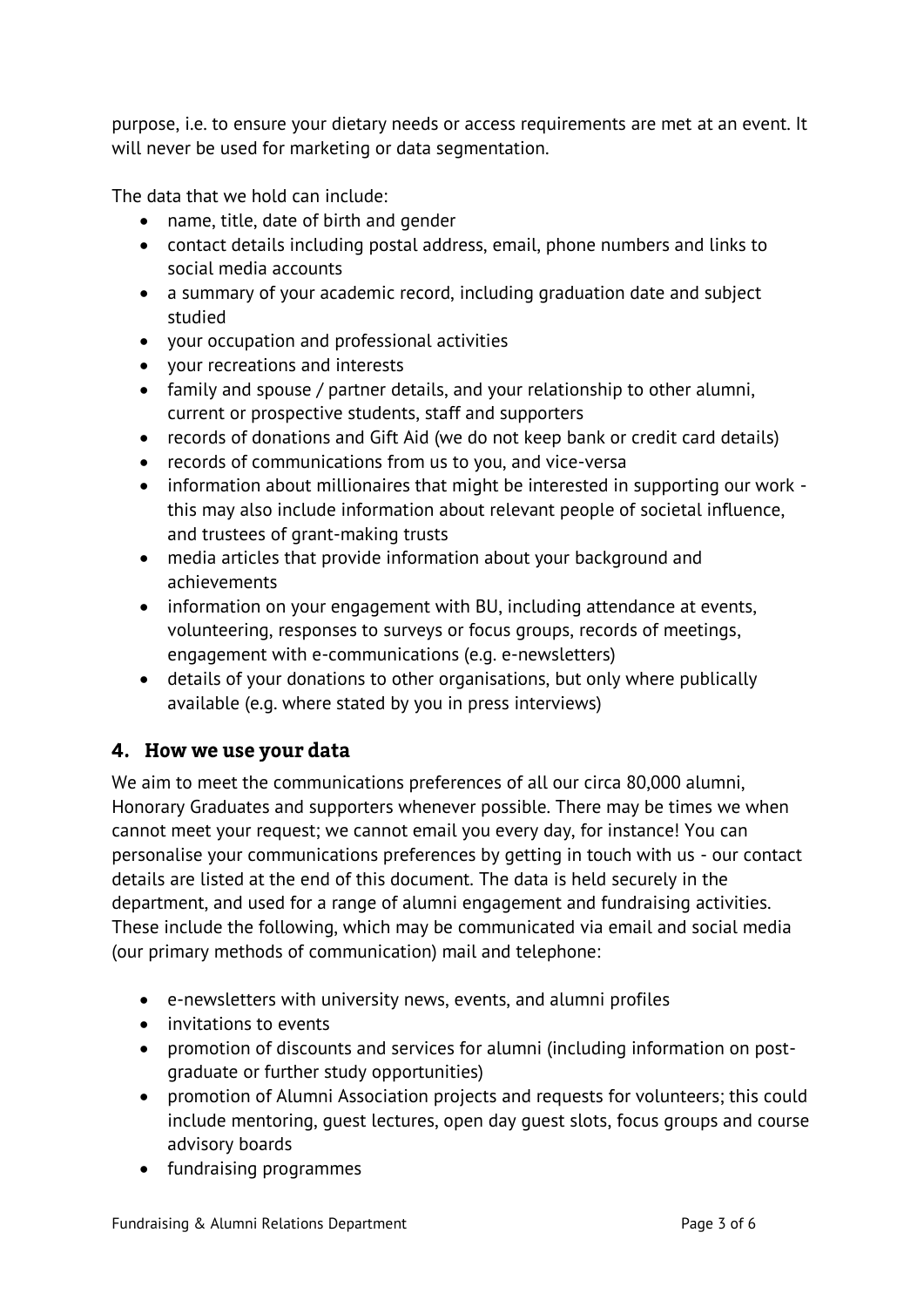to meet statutory requirements such as the Graduate Outcomes Survey (see section below)

If you express an interest in alumni volunteering, we will share your details with the relevant team at BU so that they can follow up with you. We do this to ensure that offers of volunteering are matched with suitable opportunities quickly and efficiently.

You can personalise your communications preferences by getting in touch with us - our contact details are listed at the end of this privacy statement.

We do not sell your data or share it with other charities. We may use third-party organisations to support the activities above (for instance a mailing house), and we may obtain information about you from third-parties, such as our online giving platform TheBigGive, or CAF-Online. We can only receive this information if you have expressly given permission to the third party. We may use analytical tools to monitor the effectiveness of our communications, and these could include tracking which email links are popular, how often our social media posts are viewed, and how often pages on our website are viewed.

# 5. Speculative research to support fundraising

BU relies on philanthropic donations to fund some of our research and student support projects. As such, we undertake research into potential funders for a variety of projects. We may research grant-making trusts, trustees and wealthy individuals to help us approach relevant potential supporters. We do not use direct mail campaigns or telephone fundraising to raise money. We may carry out wealth screening, either by viewing publications such as The Sunday Times Rich List, or by using a trusted thirdparty organisation to partly automate the work. The third-party organisation will only use publically available information to indicate High Net Worth Individuals, and is contractually obliged not to hold any data longer than is required for them to provide their service. We also use publically available information to undertake due diligence on donors, in strict accordance with the university's Code of Ethical Fundraising and Donors' Charter.

Fundraising is very important for Bournemouth University, its research projects and societally important work. We undertake to work in an ethical, responsible and transparent way. We are a member of the Fundraising Regulator and committed to the industry's Code of Fundraising. You can find links to the Regulator's Code of Fundraising and BU's own Code of Ethical Fundraising & Donors' Charter at the end of this privacy statement.

# 6. The Graduate Outcomes Survey - for alumni only

The Government undertakes a survey every year of recent graduates and their employment. This data is used to inform league tables for universities, and to help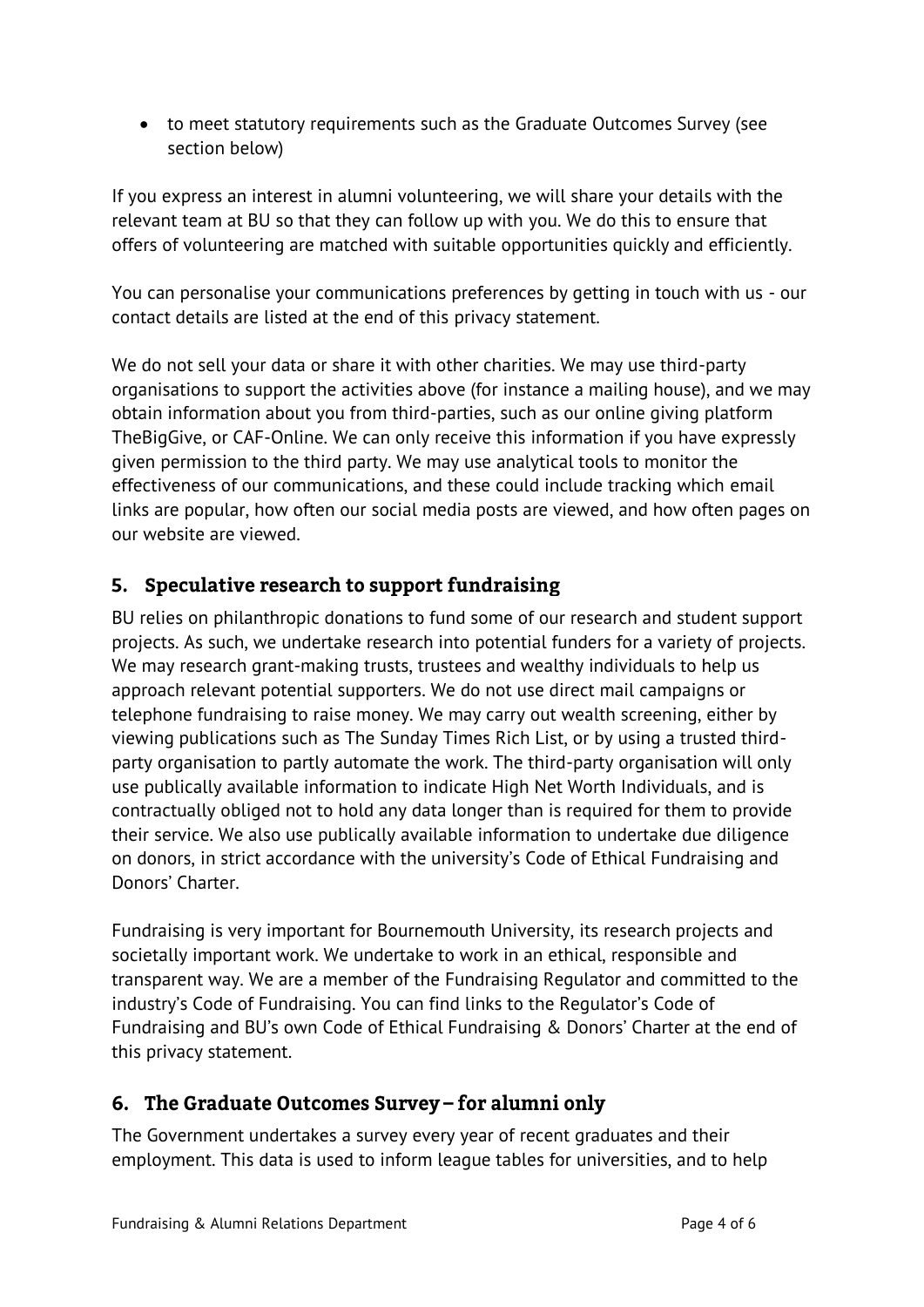inform Governmental priorities for higher education funding. The F&ARD has a statutory responsibility to provide your basic contact details for this survey. Even if you opt out of receiving Alumni Association communications, you will be contacted for the Graduate Outcomes Survey.

## 7. Useful links

- Fundraising Regulator's Code of Fundraising Practice: [www.fundraisingregulator.org.uk/code-of-fundraising-practice](http://www.fundraisingregulator.org.uk/code-of-fundraising-practice)
- Our Code of Ethical Fundraising & Donors' Charter: [www.bit.ly/BUEthics](http://www.bit.ly/BUEthics)
- BU general privacy policy links: [www.bit.ly/BUprivacy](http://www.bit.ly/BUprivacy)
- BU fundraising webpages: [www1.bournemouth.ac.uk/collaborate/support-us](https://www1.bournemouth.ac.uk/collaborate/support-us)
- BU Alumni Relations webpages: [www1.bournemouth.ac.uk/collaborate/alumni](https://www1.bournemouth.ac.uk/collaborate/alumni)

## 8. How to contact us

For the purposes of the DPA and GDPR, Bournemouth University is the data controller of your personal data.

If you have any questions about this privacy statement, how we process your personal data or would like to change your communications preferences, please contact:

The Director of Fundraising & Alumni Relations Bournemouth University Executive Business Centre 89 Holdenhurst Road Bournemouth BH8 8EB Email: [alumni@bournemouth.ac.uk](mailto:alumni@bournemouth.ac.uk) Tel: +44 (0)1202 961083

If you would like to request a copy of the information we hold about you, please contact:

Data Protection Office c/o Legal Services Bournemouth University Melbury House 1-3 Oxford Road Bournemouth BH8 8ES Email: [DPA@bournemouth.ac.uk](mailto:DPA@bournemouth.ac.uk) Tel: +44 (0)1202 961315

For information on any other Bournemouth University privacy issue, please contact:

The Data Protection Officer Bournemouth University Poole House, 5<sup>th</sup> Floor